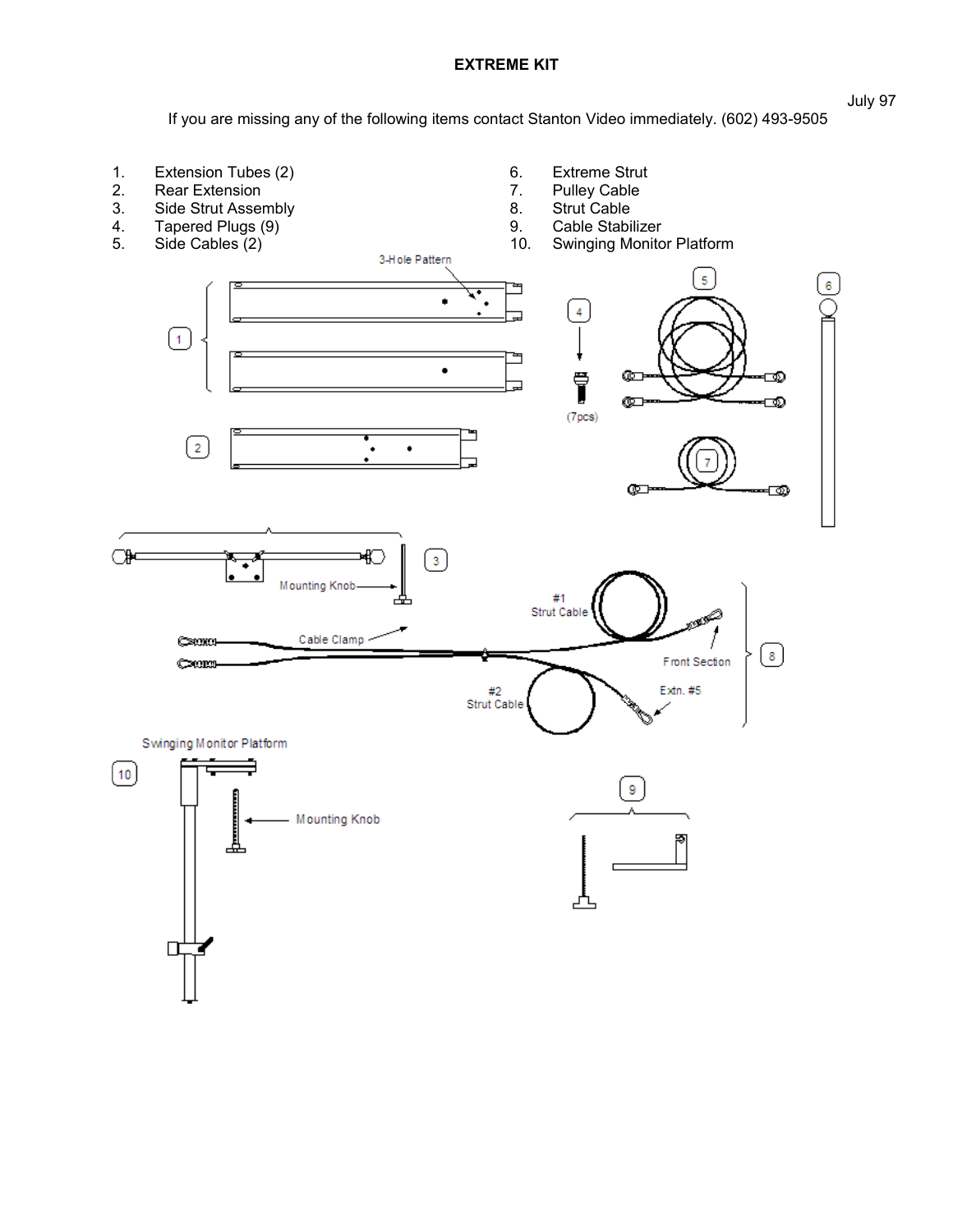### **MAXIMUM CAMERA WT 50 lbs, 22.7 kg**

## **NEVER USE THE TRIPOD ON A SMOOTH SURFACE WITHOUT THE DOLLY. DOING SO WILL PUT SIDE STRESS ON THE LEGS & CASTINGS, POSSIBLY CAUSING A TRIPOD FAILURE.**

1. Insert the Giant, Super and Super Plus Extensions into the Jib Center Section.

## Note: **Make sure the Extension with the 3 hole pattern is the 5th tube from the Center Section**

- 3. Now add the Front Section and attach the Pulley Cable
- 3. Insert Two Rear Extension Tubes into the Center Section and then add the Rear Section

# **STRUT CABLE**

- **Note:** The Extreme Kit does not include the turnbuckle for the intermediate cable, shackles, carabiners or eyebolts. Use the hardware included in the Super kit.
- 1. The Extreme Strut is installed just forward the pedestal. The Side strut can then be attached to the Side Strut Mounting Screws using the Wing Nuts. The Side Struts are always used on the Extreme.



- 2. Attach the #1 and #2 cables to the front of the Jib, and run them over the top of the Giant Strut.
- 3. Attach the Eye Bolt into the Rear Section. This is facilitated by lifting the rear section with one hand as you insert the Eye Bolt.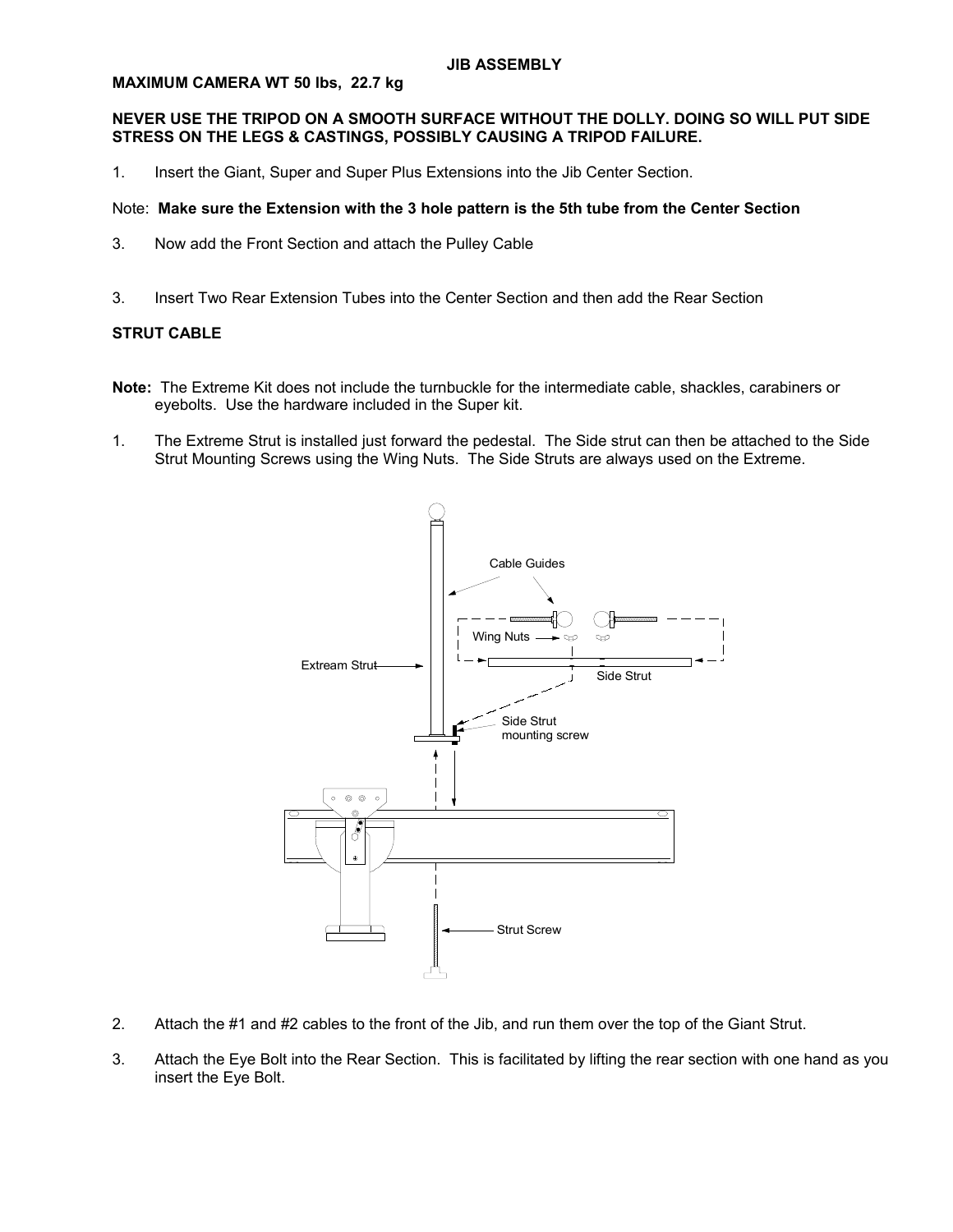

## **SIDE STRUTS**

- 1. Install the Side Struts as shown in the diagram below.
- **Note: To install the Side Cables easily, place your back against the jib for more leverage and then push out on the cable to place them in the Cable Guide. Do not be alarmed if the cables seem a bit short when you first install them. They are set up on the "tight side" intentionally to compensate for cable stretch.**
- 2. Make sure the front strut is attached to the fifth extension; the same extension as the strut cable.



## **CABLE STABILIZER**

At this length of Jib it is necessary to add a second Cable Stabilizer. The stabilizer is attached to the Jib by using the 5/8" holes in the extensions and are placed approximately 1/3 from the front and 1/3 from the pedestal.